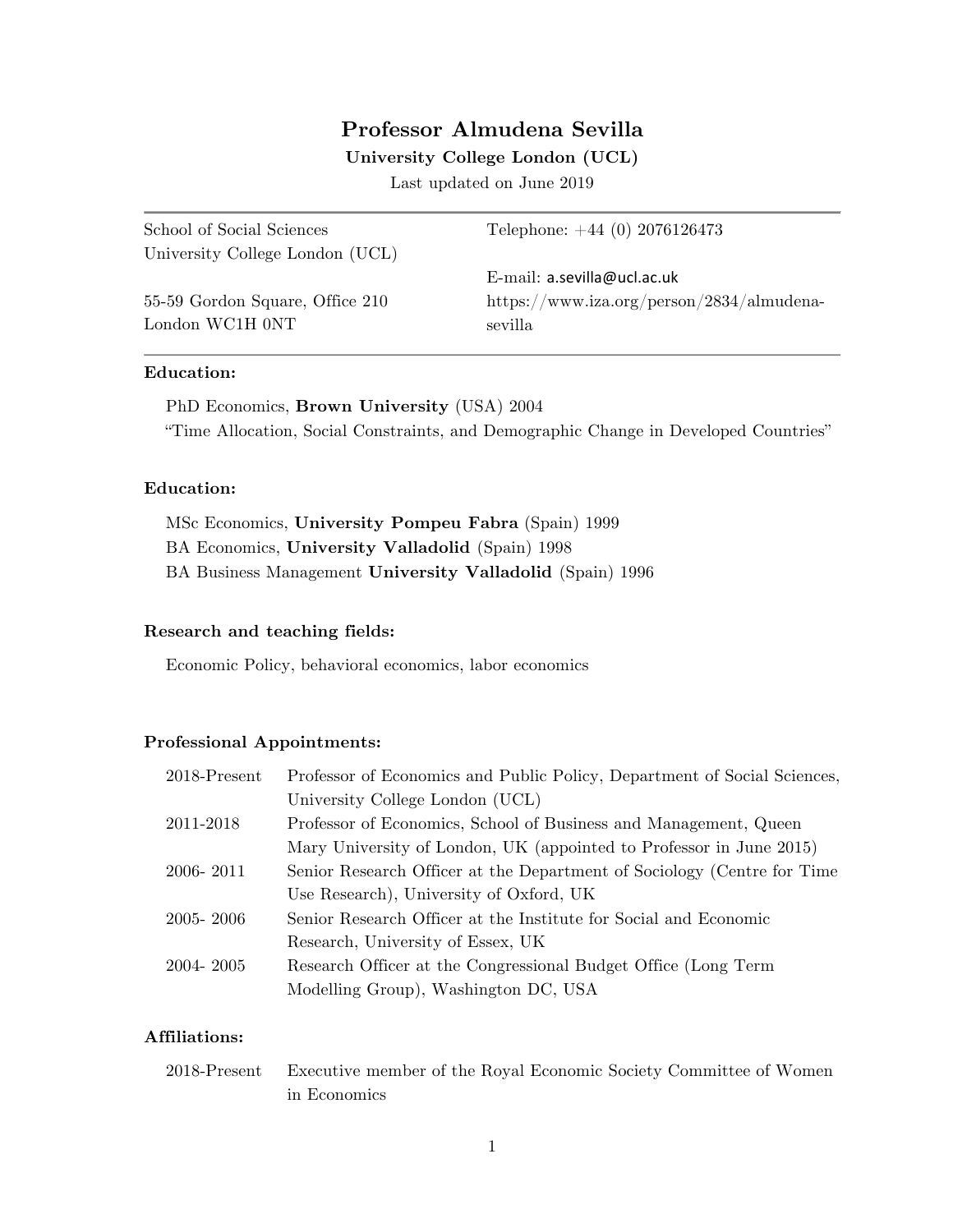|               | 2014-Present Fellow of the UK Higher Education Academy (HEA)                 |
|---------------|------------------------------------------------------------------------------|
|               | 2011- Present Research Fellow IZA Institute for the Study of Labour, Germany |
| 2011- Present | Research Fellow at Centre for Time Use Research, U. Oxford, UK               |
| 2006-2019     | Research Fellow at Institute of Social and Economic Research (ISER), U.      |
|               | Essex, UK                                                                    |

### **Research Grants:** (\*) Indicates PI

- 2018-2023 \***EU-ERC Consolidator Grant**. Title: "Parental Time Investments and Intergenerational Transmission of Inequality" (**award amount: 2M €**). PI: Almudena Sevilla Sanz.
- 2012-2015 Grant from the Spanish Ministry of Education. Title: "Transferencias intergeneracionales y el bienestar de la población: inversión en el capital humano", grant ECO2012-34828 (award amount:  $18,135 \in$ ). PI: Jose Alberto Molina.
- 2012-2014 **\***Grant from the Economic and Social Research Council (ESRC). Title: "Parental Time Investment in Children: Implications for Inequality" and "Cluster Leader of the Social Diversity and Population Dynamics Cluster", grant ES/K003127/1 (award amount: £93,237.00). PI: Almudena Sevilla-Sanz.
- 2011-2012 **\***Grant from the Economic and Social Research Council (ESRC). Title: "Flexible Working and Couples' Coordination of Time Schedules", with Mark Bryan (University of Essex), grant ES/J003271/1 (award amount: £41,434.00). PI: Almudena Sevilla-Sanz.
- 2008-2010 Grant from the Economic and Social Research Council (ESRC). Title: "The Effects of Breastfeeding on Children, Mothers and Employers", with Emilia del Bono, Maria Iacovou, and Birgitta Rabe, grant RES-062-23-1693 (award amount: £194,599.79). PI: Emilia del Bono.
- 2008-2012 Grant from the Spanish Ministry of Education. Title: "Family, Population, and Welfare", grant  $ECO2008/01297$  (award amount: 36,905  $\in$ ). PI: Jose Alberto Molina.
- 2005-2008 Grant from the Spanish Ministry of Education. Title: "Family Decisions, Efficient Bargaining and Welfare", grant SEJ2005-06522/ECON (award amount:  $39,984 \in$ ). PI: Jose Alberto Molina.

### *Grants for Teaching Innovation:*

- 2010-2011 "The Smartpen in the University", with Miriam Marcén, Teaching Innovation Project PIIDUZ 2010 – 2, University of Zaragoza
- 2010-2011 "Study Time Management in Economics", with Miriam Marcén, Teaching Innovation Project PIIDUZ 2010 – 4, University of Zaragoza
- 2009-2010 "Time management in the Social Sciences ", with Miriam Marcén y Noemí Martínez, Teaching Innovation Project PIIDUZ\_09\_4\_101, University of Zaragoza. Published as "Gestión eficiente del tiempo de los universitarios: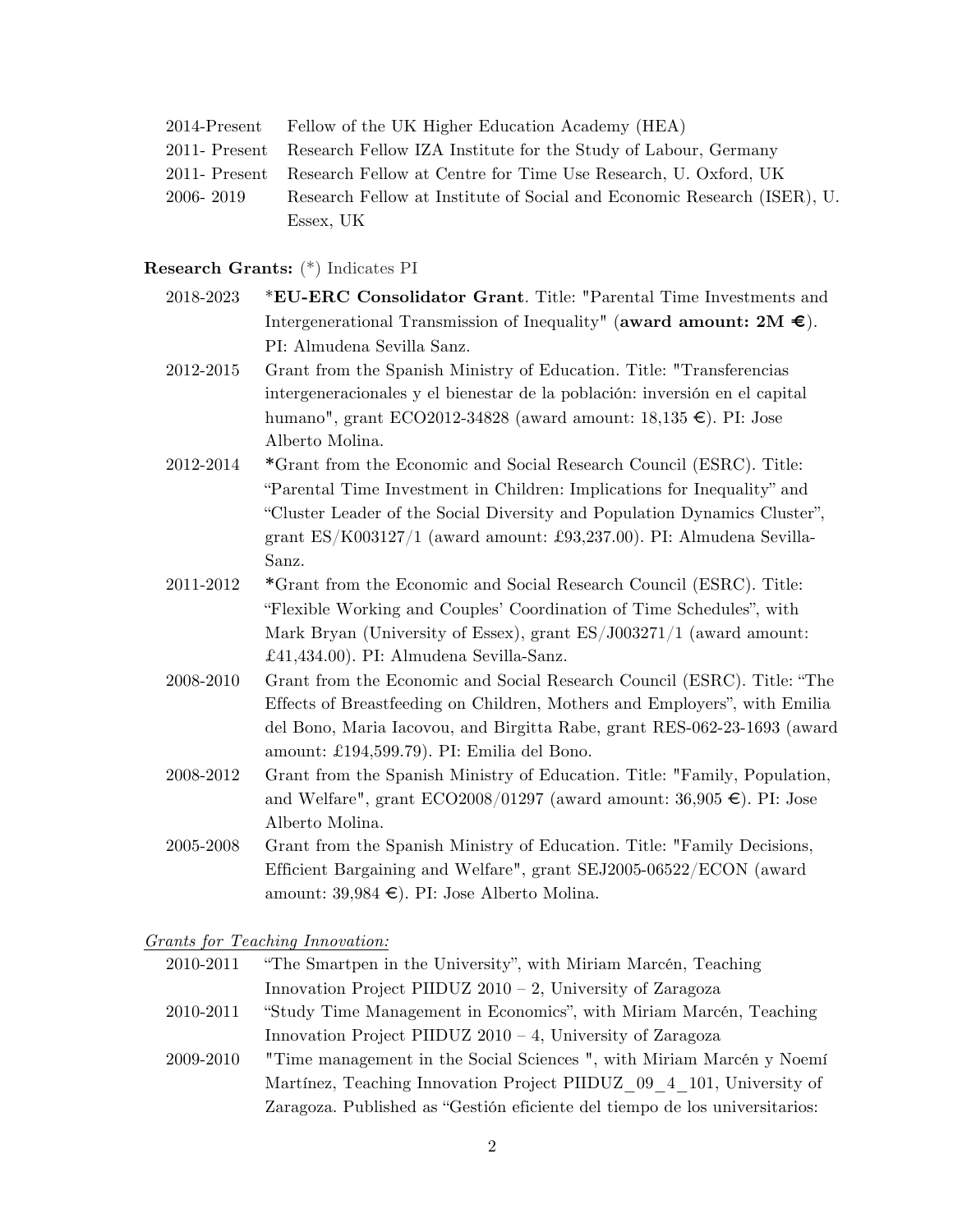evidencias para estudiantes de primer curso de la Universidad de Zarago*za*" *Revista Innovar Journal*, 2012, 22 (43), 117-130.

2008-2009 "Effective Learning in the Classroom", with Miriam Marcén, Teaching Innovation Project PIIDUZ\_08\_2\_314, University of Zaragoza

### **Publications in Refereed Journals since 2014: (\* indicates 4\* ABS)**

1. Gamage, D., and Sevilla, A. (forthcoming) "Gender Equality and Positive Action: Evidence from UK Universities", *The American Economic Review.*

2. \*Borra, C., Gonzalez, L. and Sevilla, A. (2018) "Long-Term Health Effects from Birth Timing", *The Journal of the European Economic Association*.

3. Amuedo-Dorantes, C., Arenas-Arroyo, E., and Sevilla, A. (2018) "Immigration Enforcement and Economic Resources of Children with Likely Undocumented Parents", *The Journal of Public Economics*, vol. 158(C), 63-78.

4. Bryan, M., and Sevilla, A. (2017) "Flexible Working in the UK and its Impact on Couple's Time Coordination", *Review of the Economics of the Household*, 15(4): 1415-1437.

5. Sevilla, A. (2017) "Book Review: Finding Time: The Economics of Work–Life Conflics" by Heather Boushey, *Journal of Economic Literature*, LV: 218-219.

6. \*Borra, C., Gonzalez, L. and Sevilla, A. (2016) "Birth Timing and Neonatal Health", *The American Economic Review*, 106(5): 329-32.

7. \*Nollenberger, N., Rodriguez-Planas, N. and Sevilla, A. (2016) "The Math Gender Gap: The Role of Culture", *The American Economic Review*. 106(5): 257-261.

8. García-Manglano, J., Nollenberger, N., and A. Sevilla (2015) "Gender time-use and fertility recovery in industrialized countries", *International Encyclopedia of Social & Behavioral Sciences,* 2nd Edition:775-780.

9. Borra, C., Iacovou, M. and Sevilla, A. (2014) "New Evidence on Breastfeeding and Postpartum Depression: The Importance of Understanding Women's Intentions". *Maternal and Child Health Journal*.

10. Sevilla, A (2014), "The importance of time diary data for time use research", *Review of the Economics of the Household*. 12(1): 1-6.

11. Gimenez Nadal, JI, and A. Sevilla (2014), "Total work time in Spain: evidence from time diary data", *Applied Economics*. 46(16): 1894-1909.

12. Amuedo-Dorantes, C. and Sevilla, A. (2014) "Immigration and Parental Time Investments in Children of College-educated Women in the U.S", *Journal of Human Resources*, 49:509-539.

13. Cristini, A. and Sevilla, A. (2014), "The Effect of House Prices on Consumption: A Replication and Comparison Exercise", *Economica* 81(324): 601–625, October 2014.

14. Himmelweit, S., Santos, Ch., Sevilla, A., and C. Sofer (2013), "Sharing of Resources within the Household and the Economics of the Family", *Journal of Marriage and the Family*. 75(3): 625 – 639.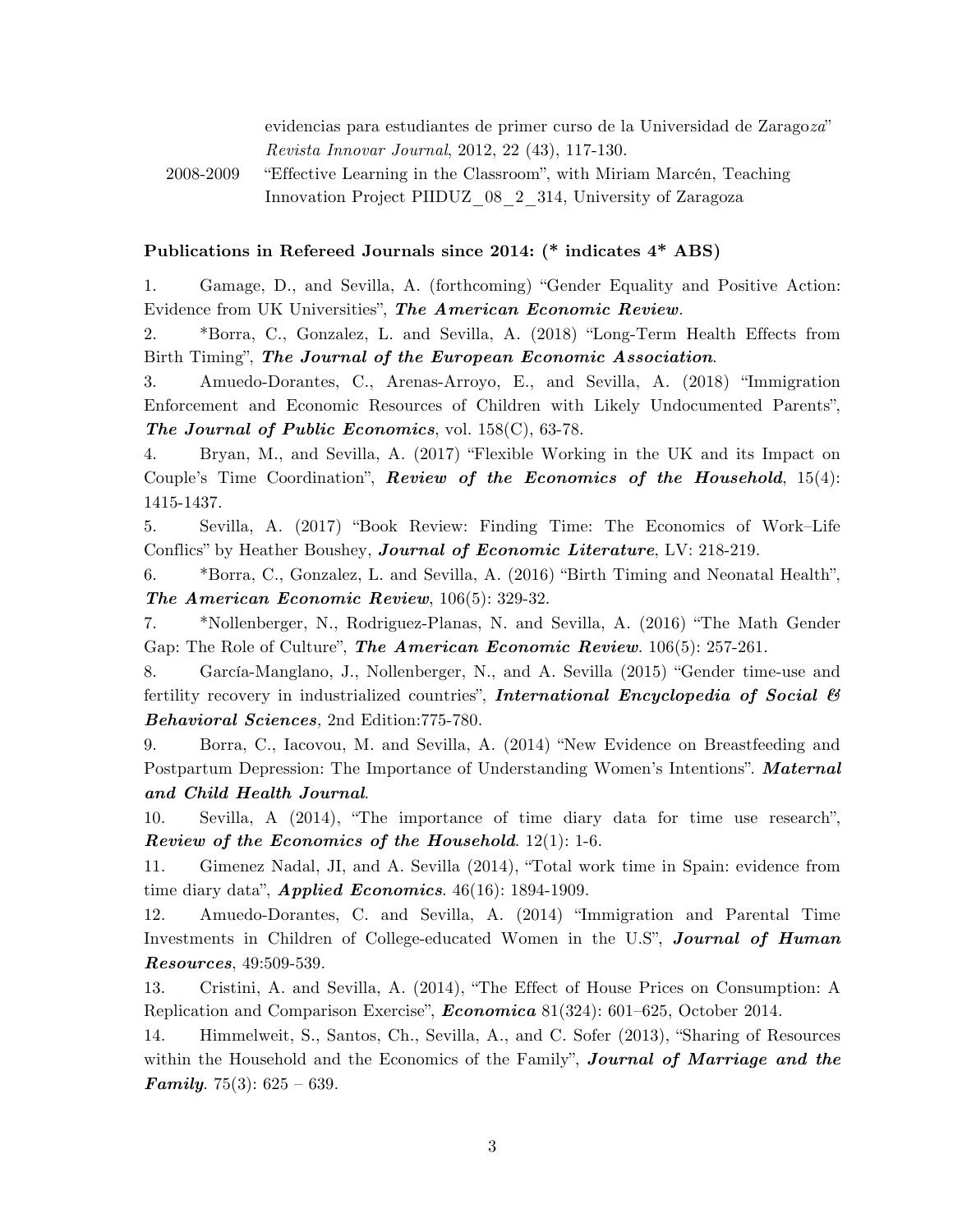15. \*Luengo-Prado, M. J., and A. Sevilla (2013), Time to Cook: Expenditure at Retirement in Spain. *The Economic Journal*. 123(569): 764-789.

16. Borra, C., Sevilla, A., J. Gershuny (2013), Calibrating Time-Use Estimates for the British Household Panel Survey. *Social Indicators Research*, 114(3): 1211-1224.

17. Furtado, D., Marcen, M., and A. Sevilla (2013), "Does Culture Affect Divorce Decisions? Evidence from European Immigrants in the US", *Demography*. 50(3): 1013- 1038.

18. Iacovou, M., and A. Sevilla (2012), "Feeding Infants to a Schedule Is Associated with Better Maternal Wellbeing but Poorer Cognitive Development: A Population-based Cohort Study", **The** *European Journal of Public Health*, 23(1): 13-19.

19. Gimenez-Nadal J.I., and A. Sevilla (2012). "Trends in Time Allocation: A Cross-Country Analysis", *The European Economic Review*, 56(6): 1338–1359.

20. Sevilla, A., Gimenez-Nadal, J.I. and J. Gershuny (2012). "Leisure Inequality in the US: 1965-2003", *Demography*, Springer, 49(3): 939-964.

21. Borra, C., Iacovou, M., and A. Sevilla (2012). "The Effect of Breastfeeding on Children's Cognitive and Non-Cognitive Development", *Labour Economics*, 19(4): 496- 515.

22. Gimenez-Nadal, J.I, Molina, J.A., and A. Sevilla-Sanz (2012). "Household Division of Labor, Partnerships and Children: Evidence from Europe", *Review of the Economics of the Household*, 10(2): 215-236.

23. de Laat, J., and Sevilla-Sanz, A. (2011). "The Fertility and Women's Labor Force Participation puzzle in OECD Countries: The Role of Men's Home Production", *Feminist Economics*, Taylor and Francis Journals, 17(2): 87-119.

24. Bryan, M.L., and Sevilla-Sanz, A. (2011). "Does housework lower wages? Evidence for Britain", *Oxford Economic Papers*, Oxford University Press, 63(1): 187-210.

25. Gimenez-Nadal, J.I., and Sevilla-Sanz, A., (2010). "The Time-Crunch Paradox", *Social Indicators Research*, 102(2): 181-196.

26. Sevilla-Sanz, A., (2010)."Household division of labor and cross-country differences in household formation rates", *Journal of Population Economics*, 23(1): 225-249.

27. Sevilla-Sanz, A., Gimenez-Nadal, J.I, and Fernandez, C. (2010)."Gender Roles and the Division of Unpaid Work in Spanish Households", *Feminist Economics*, Taylor and Francis Journals, 16(4): 137-184.

## **Working Papers (under review):**

1. "Marriage and Housework", with Martin Browning (University of Oxford) and Cristina Borra (University of Seville). IZA Discussion Paper 10740.

2. "Intensive Mothering and Well-being: The Role of Education and Child Care Activity", with Ignacio Gimenez-Nadal (University of Zaragoza). IZA Discussion Paper 10023. Presented at the 2018 *American Economic Association Meetings* for submission to *American Economic Review*.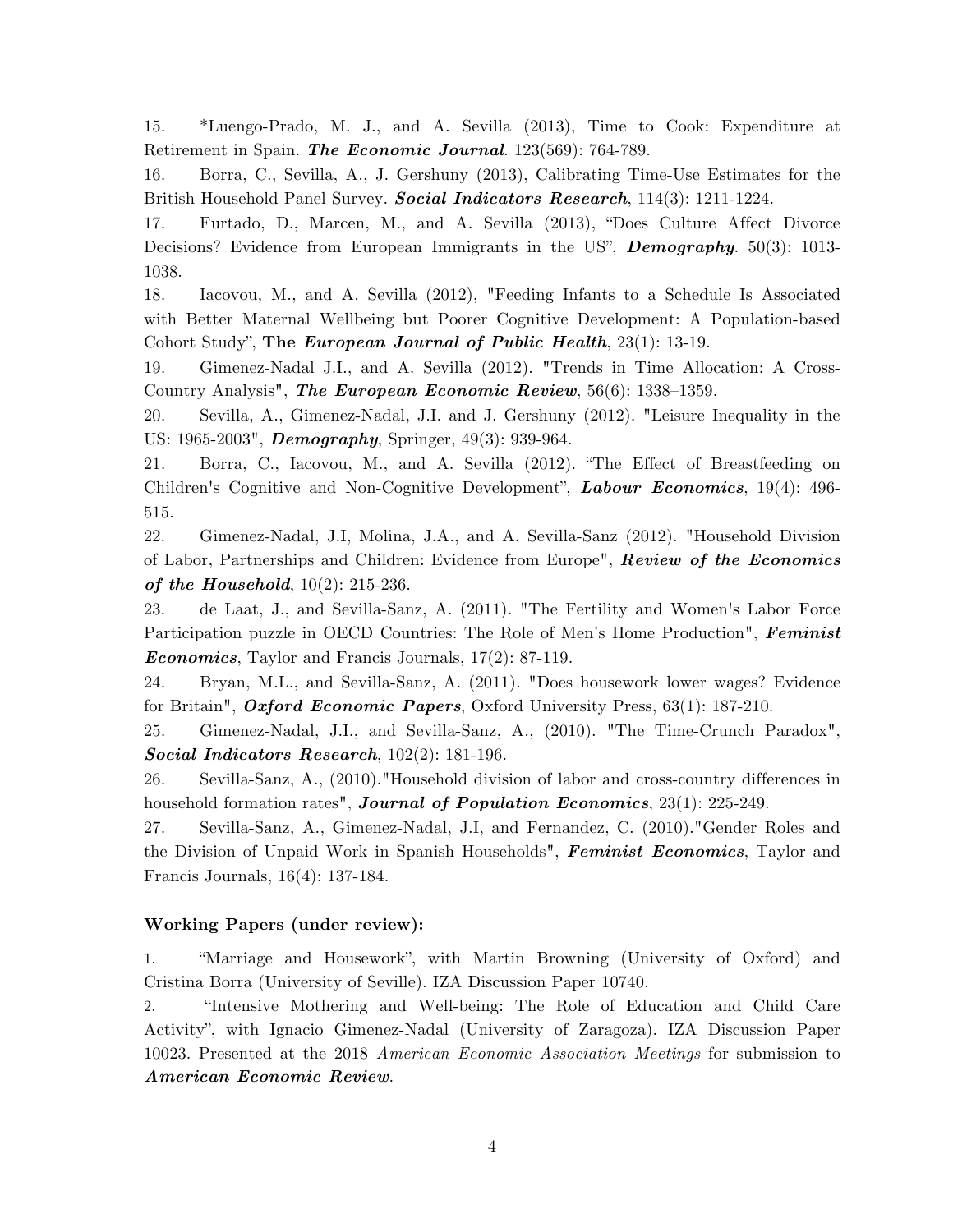3. "Parental Time Investments in Children in the UK: The Role of College Competition", with Cristina Borra (University of Seville). IZA Discussion Paper 9168.

## **Selected on-going Research Papers:**

1. "Long Run Children outcomes and Early Parental Time Investments", with Mette Gørtz (Centre for Applied Microeconometrics, Copenhagen University).

2. "Routine Biased Technological Change and Work Effort in the US and the UK: Evidence from Time Diary Data", with Jose Ignacio Gimenez Nadal (University of Zaragoza).

## **Teaching:**

## *Graduate level:*

A practical approach to quantitative methods, PhD seminar, 2013-2018 BUSM051 Managerial Economics, 2013-2017 Immigration Flows (University of Seville), MSc European Studies, invited lecturer, 2011 Economics of the Family (University of Zaragoza), MSc Economics and Finance, invited lecturer, 2010

## *Undergraduate level:*

BUS208 Microeconomics for Managers (Queen Mary University of London), 2012-Present Empirical Labour Economics (University of Oxford), 2012 Public Economics (University of Oxford), Tutorial 2009 EC0011 Principles in Economics (Brown University), 2003 EC0911 Globalization and Economics (Brown University), 2003 EC0131 Labor Economics (Brown University), 2003 EC0903 Microeconomics and Economic Policy (Brown University), 2002

## *Post-graduate Supervision:*

"Parental Time Investments and Child Outcomes", by Valentina Tonei, September 2018 present

"Gender Roles and the Education Gender Gap: Evidence from PISA", by Natalia Nollenberger, November 2013-November 2014.

## *PhD Dissertation Supervision:*

- 2018 Pilar Cuevas Garcia (PhD): "Evaluating the Impact of Family Policies in Spain"
- 2017- Danula Kankanam Gamage (PhD): "Evaluating the Impact of Labor Market Interventions"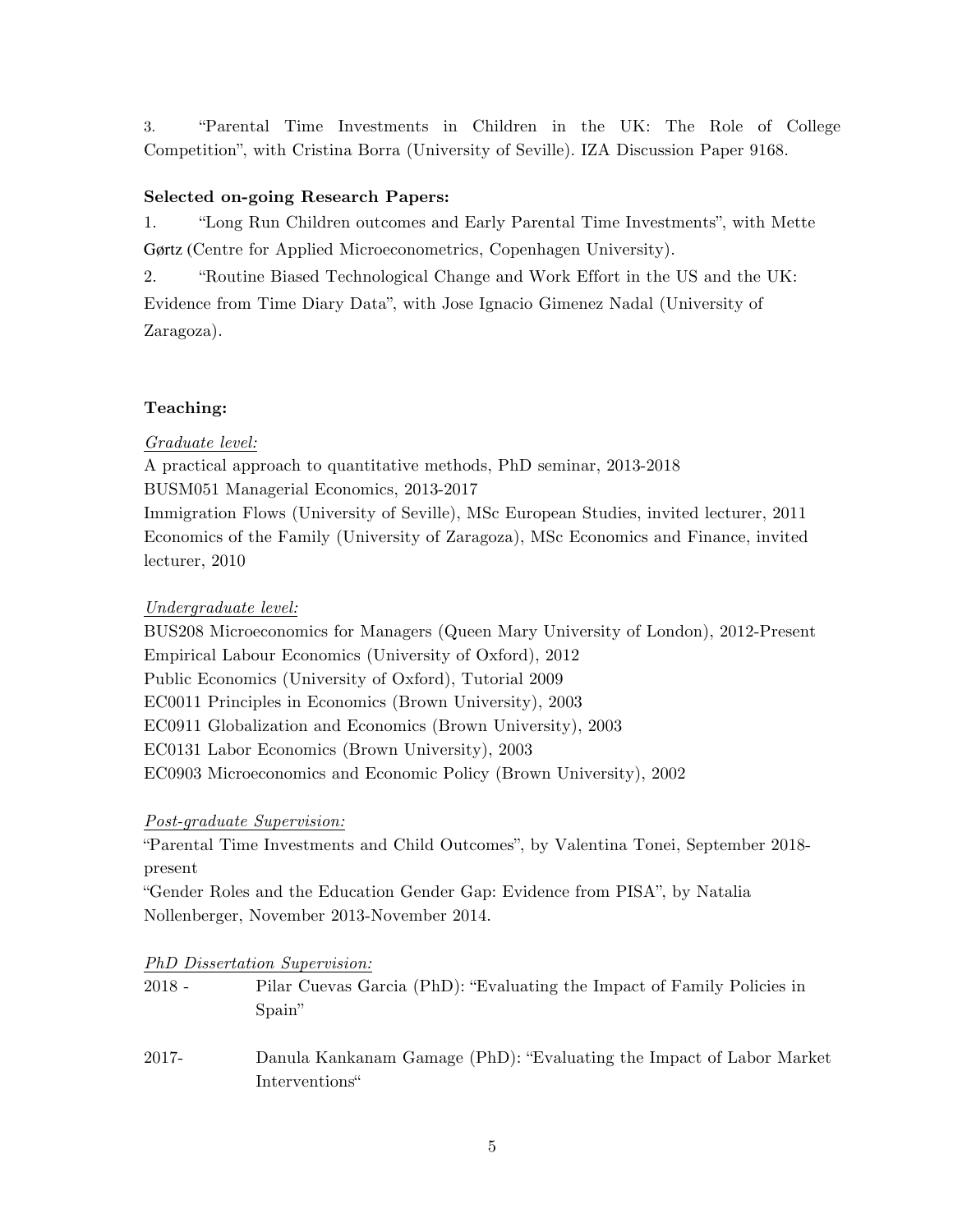| $2015 - 2018$ | Duanjinyu Yin (PhD): "Gender Wage Gap in Managerial Compensation:          |
|---------------|----------------------------------------------------------------------------|
|               | Evidence from China"                                                       |
| $2013 - 2017$ | Esther Arenas Arroyo (PhD): "The role of immigration enforcement on        |
|               | immigrant's fertility" (Postdoctoral research Fellow at COMPAS, University |
|               | of Oxford)                                                                 |
| $2007 - 2010$ | Ignacio Gimenez-Natdal (PhD): "Time Use within the Household: Household    |
|               | Production, Work-Life Balance and Racial Discrimination" (Associate        |
|               | Professor University of Zaragoza)                                          |
| $2007 - 2010$ | Miriam Marcem (PhD): "Marital and Parenting Bargaining: Inter-             |
|               | generational Transfers" (Associate Professor University of Zaragoza)       |

#### **Invited Seminars, Conferences and Workshops (selected):**

- 2019 Department of Economics University of Bristol (UK); Centre for Economic Performance, LSE (UK); Department of Economics University of Reading, Reading (UK); Society of the Economics of the Household, Lisbon (Portugal); European Society of Population Economics, Bath (UK).
- 2018 American Economic Association, Philadelphia (USA); Centre for Economic Demography, School of Economics and Management, Lund (Sweden); Carlo F. Dondena Centre for Research on Social Dynamics & Public Policy, Bocconi University, Milan (Italy);  $3^{\text{rd}}$  Workshiop of Labor and Family Economics (WOLFE) University of York (UK); European University Institute, Florence (Italy).
- 2017 Key Note Lecture.  $39<sup>th</sup>$  International Association of Time Use Research Conference, Madrid (Spain);Workshop in Economic Demography, Centre for Economic Demography, School of Economics and Management. Lund (Sweden).
- 2016 IWAEE International Workshop on Applied Economics of Education, Italy; Economics of the Family Conference, University of Notre Dame, London; Department of Economics, University of Sheffield; Population Association of America, Washington DC.
- 2015 Society of Labor Economics, Montreal (Canada);
- 2014 Paris School of Economics, Paris (FR); Institute of Education, London (UK); 6th ESRC Research Methods Festival, St Catherine's College, Oxford (UK); Royal Hollway University, London (UK); University of Reading, (UK); University of Kent (UK); Perspectives on Time Use in the U.S. Conference, Bureau of Labor Statistics, Maryland (US); University of Seville, Seville (Spain)
- 2013 Society for Population Studies, Nottingham (UK); Meeting of the European Society of Population Economics, Aarhus (Denmark); Annual Meeting of the European Association of Labour Economists, Turin (Italy)
- 2012 University Pompeu Fabra, Barcelona (Spain); University Carlos III, Madrid (Spain); Society for Population Studies, Nottingham (UK); Meeting of the European Society of Population Economics, Bern (Switzerland)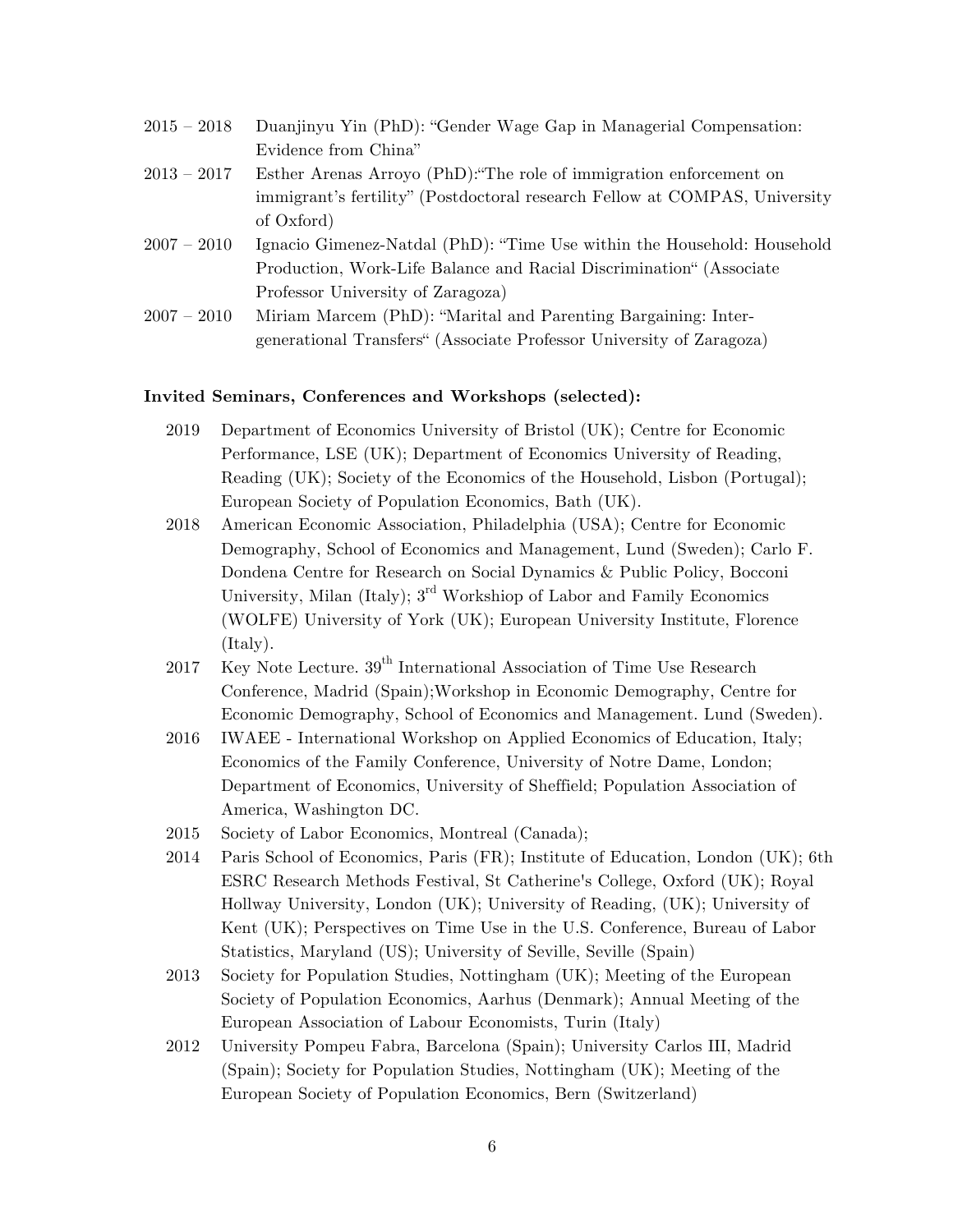- 2011 Queen Mary University, London (UK); City University, London (UK); Institute of Aging, University of Oxford, Oxford (UK); University of Seville, Seville (Spain); University of Bristol, Bristol (UK); Conference of the International Association of Time Use Research, Oxford (UK); Meeting of the European Society of Population Economics, Hangzhou (China); The Royal Economic Society Annual Conference, London (UK); Population Association of America Meeting, Washington DC (US)
- 2010 CEMFI, Madrid (Spain); Simposio de Analisis Económico, Madrid (Spain); Conference of the International Association of Time Use Research, Paris (France); 4th ESRC Research Methods Festival, St Catherine's College (Oxford), COSME Workshop, Madrid (Spain); Within Household Inequalities and Public Policy: Workshop, Oxford (UK)
- 2009 University of Seville, Seville (Spain); University of Zaragoza, Zaragoza (Spain); Microeconometric Network in Copenhagen, Copenhagen (Dennmark); Meeting of the European Economic Association, Seville (Spain); COSME Workshop, Madrid (Spain); Annual Meeting of the European Association of Labour Economists, Amsterdam (The Netherlands)
- 2008 Annual Meeting of the European Economic Association, Milan (Italy); Microeconometric Network in Copenhagen, Copenhagen (Dennmark); Meeting of the European Society for Population Economics, London (UK); I Workshop in Gender Economics, Granada (Spain)
- 2007 Universitat Pompeu Fabra, (Spain); III Workshop on "Economics of the Family", Zaragoza (Spain); Annual Meeting of the European Economic Association, Budapest (Hungary); Meeting of the European Society for Population Economics, Chicago (USA); Conference of the British Household Panel Survey, Essex (UK); VII Jornadas de Economía Laboral, MasPalomas (Spain)
- 2006 University of Zaragoza, (Spain); University of Vigo, (Spain); Royal Holloway Univeristy, (UK); II Workshop on "Economics of the Family", Zaragoza (Spain); Simposio de Analisis Económico, Madrid (Spain); Meeting of the European Society for Population Economics, Verona (Italy); Fifth IZA/SOLE Transatlantic Meeting, Munich (Germany)
- 2005 University of Essex, (UK); Congressional Budget Office, (USA); Meeting of the European Society for Population Economics, Paris (France); Annual Conference of the Population Association of America, Philadelphia (USA); Annual Conference of the America Economic Association, Philadelphia (USA)
- 2004 Northeastern University, (USA); Brown University Population Studies and Training Center, (USA); University of Connecticut, (USA); Carlos III University, (Spain); FEDEA, (Spain); University of Alicante, (Spain); Annual Meeting of the Econometric Society, Madrid (Spain); Annual Meeting European Economic Association, Madrid (Spain); Meeting of the European Society for Population Economics, Bergen (Norway); Annual Conference of the Population Association of America, Boston (USA)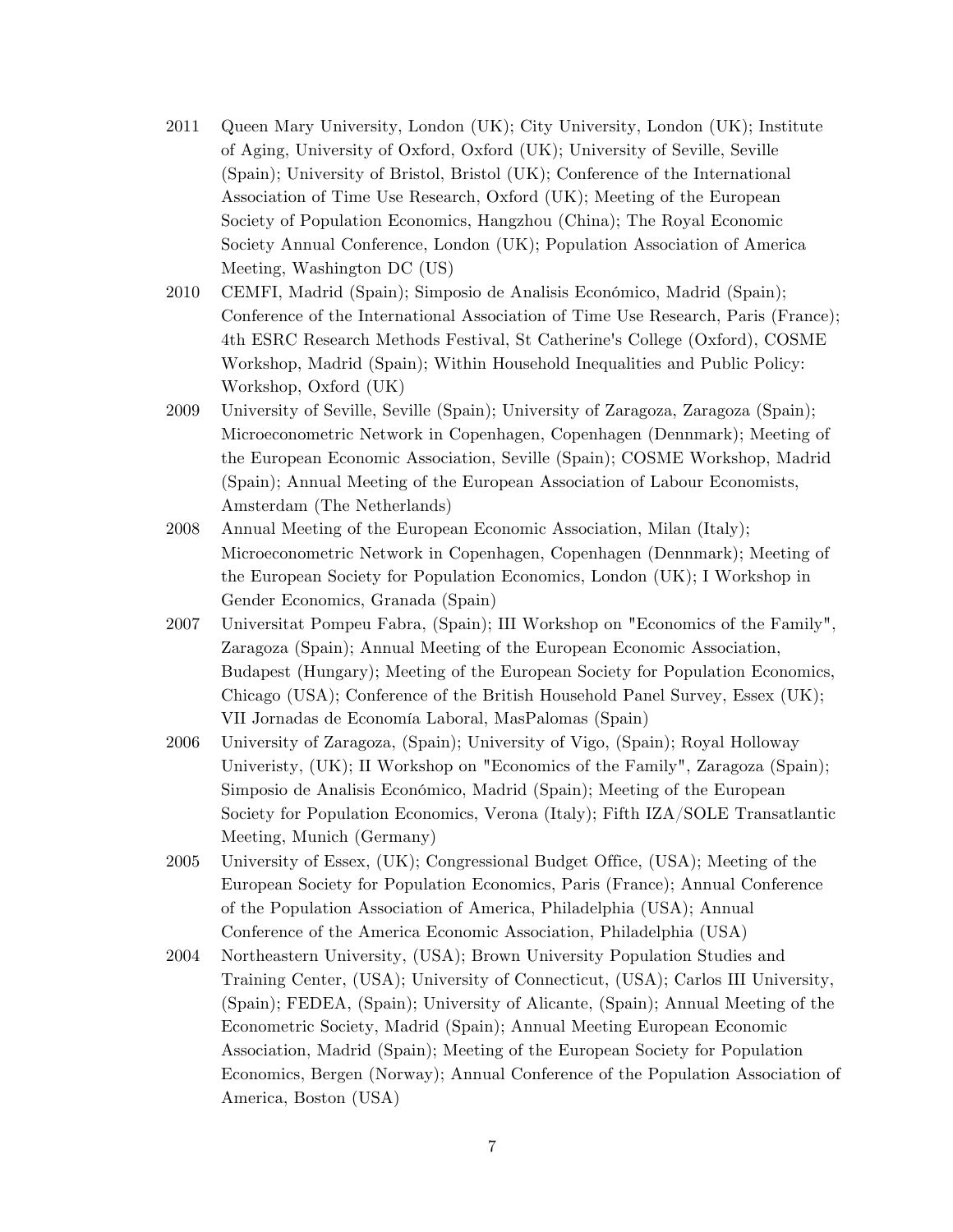2003 Annual Conference of the Population Association of America, Minneapolis (USA), March; Spring Meeting of Young Economists, Leuven (Belgium)

#### **Other academic and professional activities:**

#### *Referee work:*

## *Peer-reviewed Journals:*

"*American Economic Review"*, "Journal of Consumer Policy", "Demographic Research", "Demography", "Economic Inquiry", "Economic Modelling", "Economics of Education Review", "Feminist Economics", "Hacienda Publica Espanola", "Journal of Family and Economic Issues", "Journal of the European Economic Association", "Journal of Human Resources"; "Labour Economics", "Oxford Bulletin of Economics and Statistics", "Population Economics", "Review of Economic Dynamics", "Review of the Economics of the Household", "Sociological Methodology", "Studies in Nonlinear Dynamics and Econometrics"

### *Research Funding Bodies:*

ESRC Peer Review College (UK); European Commission for Research & Innovation (EU); Agence Nationale de la Recherche (France); Austrian Sciences Fund (Austria); La Caixa post-graduate fellowship program (Spain)

#### *Academic conference:*

| 2018-Present    | Member of the scientific conference committee of the Population |
|-----------------|-----------------------------------------------------------------|
|                 | Association of America Economic Workshop.                       |
| $2016$ -Present | Member of the scientific conference committee of the European   |
|                 | Society of Population Economics (ESPE).                         |

#### *Editorial work:*

|               | 2019 – Present Member Editorial Board, Oxford Review of Economic Policy. Issue: |
|---------------|---------------------------------------------------------------------------------|
|               | "Gender Economics"                                                              |
|               | 2013 – Present Member Editorial Board, Feminist Economics                       |
| $2011 - 2019$ | Member of Editorial Board, Journal of Family and Economic Issues                |
| $2011 - 2012$ | Invited Editor, Review of the Economics of the Household. Issue: The            |
|               | Economics of Time Use                                                           |

#### *Selected Organized Academic Conferences*:

- Jul 2014 6th ESRC Research Methods Festival, St Catherine's College (Oxford) Session Convenor
- Jun 2013 Recent Developments in Labour Economics, Queen Mary University of London (London).

#### **Policy, Impact and Engagement Activities:**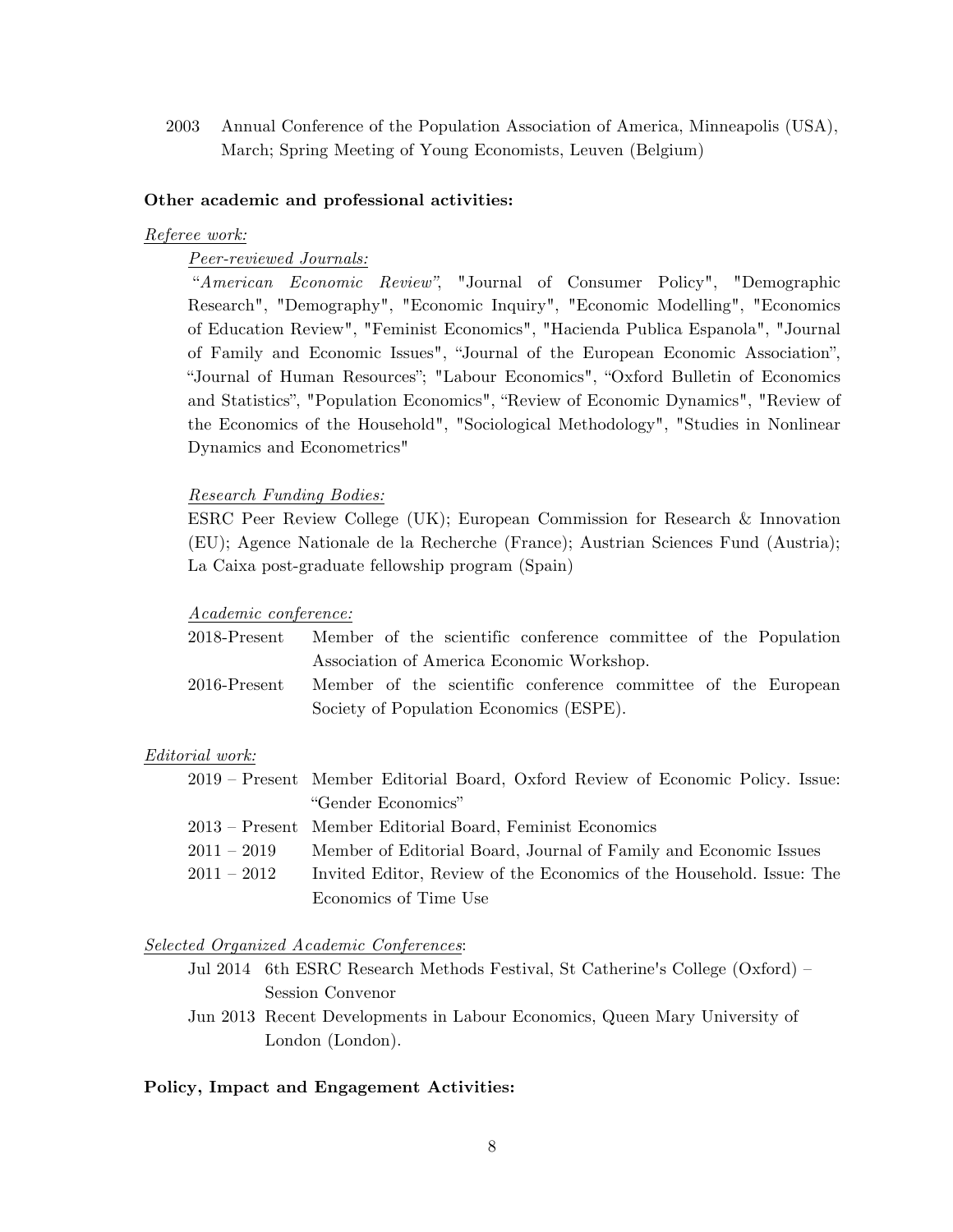## *Selected Policy Advisory Positions:*

- 2014 Family Life in Britain in the 21st Century: Changes and Opportunities, British Academy, 15 May 2014.
- 2014 The High Price of High Pay: Pay Ratios within UK Firms, Queen Mary University of London, 21 January 2014.
- 2013 Flexible working looking beyond productivity to work-life balance, Queen Mary University of London, 26 June 2013.

*Selected Policy Advisory Positions:*

| 2018             | Ministry of Education, Madrid. Differential responses by   |
|------------------|------------------------------------------------------------|
|                  | gender to test environments.                               |
| 2014             | Family Life in Britain in the 21st Century: Changes and    |
|                  | Opportunities, British Academy, 15 May 2014.               |
| 2011             | Expert on Early intervention, breastfeeding, and social    |
|                  | mobility, British Academy, London                          |
| $2010$ - Present | Women Budget Group Policy Advisory Group, London, UK       |
| 2009             | Expert on Within Household Inequalities and Public Policy, |
|                  | Gender Equality Network at Department of Social Policy and |
|                  | Social Work (University of Oxford), UK.                    |
| 2008             | Expert Time Use Survey Collection, UNIFEM, Mexico DF,      |
|                  | Mexico.                                                    |

### *Honours, Scholarships, and Fellowships:*

| 2016      | PAA (Population Association of America) Best poster award, Washington. |
|-----------|------------------------------------------------------------------------|
| 2004      | Marie J. Langlois Prize for an Outstanding Dissertation in the Area of |
|           | Gender, Brown University.                                              |
|           | 2003-2004 Brown University Dissertation Fellowship                     |
|           | 2000-2002 La Caixa (Spain), Doctoral Fellowship                        |
| 1998-2000 | Ministry of Education and Culture (Spain) Doctoral Fellowship          |

### **University Services:**

### *PhD Dissertation Examination Board:*

| 2017 | "Governance and Financial Vulnerability of Non-profit Organizations: An        |
|------|--------------------------------------------------------------------------------|
|      | Analysis of the NGDOS from Spain and the UK", Inigo Garcia Rodriguez.          |
| 2014 | "Políticas de Conciliación de la Vida Profesional, Familiar y Personal: Indice |
|      | de la Conciliación de un País", by José Fernández-Crehuet, Universidad Rey     |
|      | Juan Carlos.                                                                   |
| 2013 | "Essays on consumption behaviour related to health and retirement", by         |
|      | Rodrigo Lluberas, Royal Holloway University of London.                         |
|      | "Time Microeconomics on the allocation of time and choice overload", by        |
|      | Raul Sanchis, University Complutense Madrid.                                   |